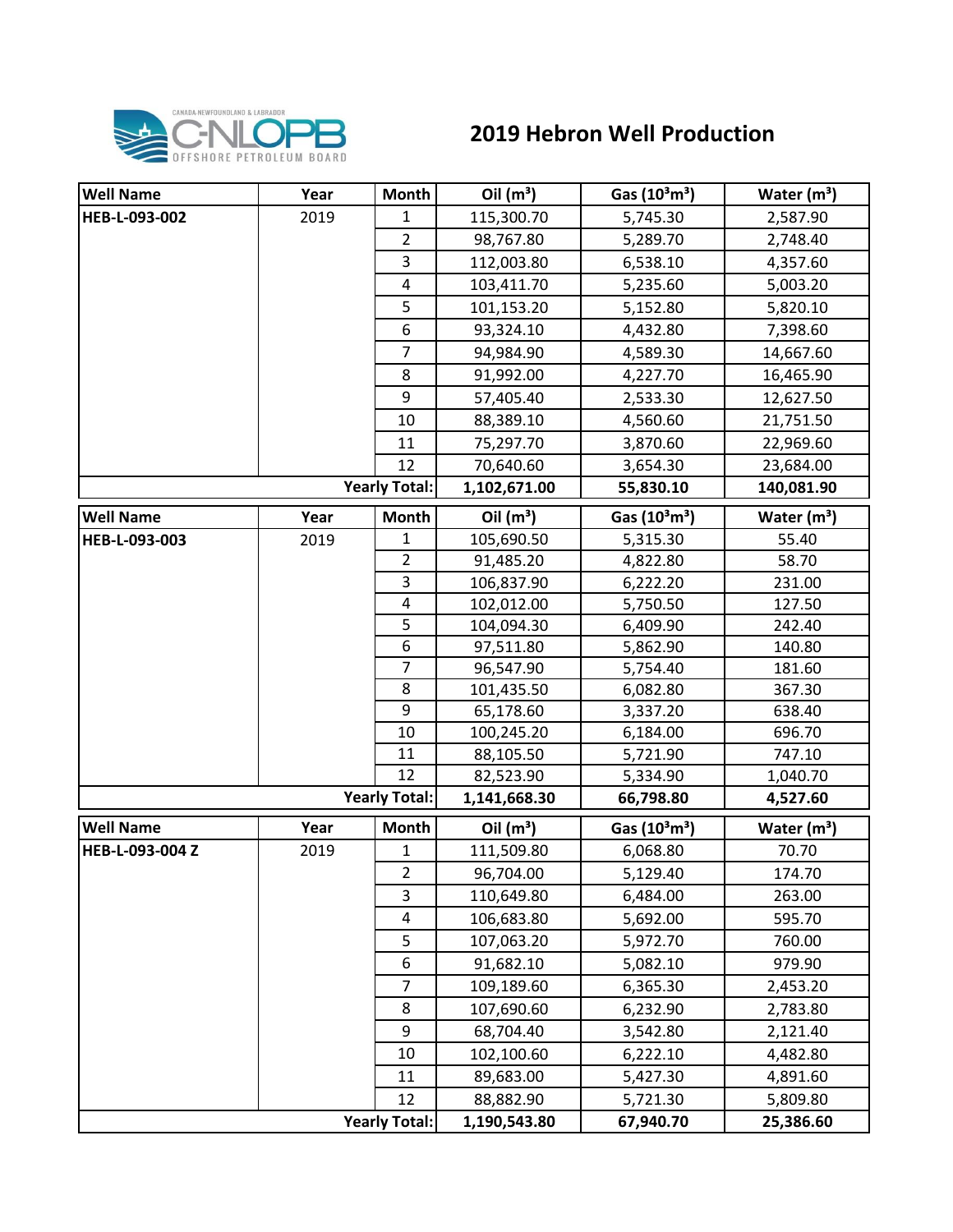| <b>Well Name</b>     | Year | <b>Month</b>  | Oil $(m^3)$                                    | Gas $(10^3 \text{m}^3)$ | Water $(m^3)$ |
|----------------------|------|---------------|------------------------------------------------|-------------------------|---------------|
| HEB-L-093-007        | 2019 | 1             | 83,982.20                                      | 10,175.60               | 91.40         |
|                      |      | $\mathcal{P}$ | 70,229.50                                      | 6,945.10                | 122.80        |
|                      |      | 3             | 78,507.00                                      | 7,957.40                | 24.50         |
|                      |      | 4             | 71,396.40                                      | 8,650.30                | 12.40         |
|                      |      | 5             | 71,172.60                                      | 6,148.40                | 102.70        |
|                      |      | 6             | 65,114.40                                      | 4,471.00                | 254.80        |
|                      |      | 7             | 66,776.20                                      | 8,507.90                | 124.60        |
|                      |      | 8             | 56,670.20                                      | 8,664.40                | 37.60         |
|                      |      | 9             | 33,784.90<br>2,835.30<br>43,097.30<br>3,099.90 | 30.10                   |               |
|                      |      | 10            |                                                |                         | 113.50        |
|                      |      | 11            | 41,966.20                                      | 2,630.50                | 67.20         |
|                      |      | 12            | 42,273.30                                      | 2,742.70                | 18.40         |
| <b>Yearly Total:</b> |      |               | 724,970.20                                     | 72,828.50               | 1,000.00      |

| <b>Well Name</b>     | Year | Month | Oil $(m^3)$ | Gas $(10^3 \text{m}^3)$ | Water $(m^3)$ |
|----------------------|------|-------|-------------|-------------------------|---------------|
| <b>HEB-L-093-009</b> | 2019 | 1     | 0.00        | 0.00                    | 0.00          |
|                      |      | 2     | 0.00        | 0.00                    | 0.00          |
|                      |      | 3     | 64,536.80   | 5,901.00                | 31.90         |
|                      |      | 4     | 100,199.50  | 9,730.60                | 43.50         |
|                      |      | 5     | 105,615.60  | 12,524.90               | 109.30        |
|                      |      | 6     | 92,023.80   | 12,895.50               | 85.60         |
|                      |      | 7     | 91,558.70   | 14,385.40               | 72.00         |
|                      |      | 8     | 78,473.00   | 12,195.50               | 236.40        |
|                      |      | 9     | 49,708.20   | 6,125.20                | 20.80         |
|                      |      | 10    | 70,942.80   | 10,605.70               | 215.10        |
|                      |      | 11    | 63,005.60   | 9,771.20                | 125.00        |
|                      |      | 12    | 52,906.90   | 9,255.90                | 174.70        |
| <b>Yearly Total:</b> |      |       | 768,970.90  | 103,390.90              | 1,114.30      |

| <b>Well Name</b>     | Year | <b>Month</b>   | Oil $(m^3)$ | Gas $(10^3 \text{m}^3)$ | Water $(m^3)$ |
|----------------------|------|----------------|-------------|-------------------------|---------------|
| <b>HEB-L-093-010</b> | 2019 | 1              | 0.00        | 0.00                    | 0.00          |
|                      |      | $\overline{2}$ | 0.00        | 0.00                    | 0.00          |
|                      |      | 3              | 0.00        | 0.00                    | 0.00          |
|                      |      | 4              | 0.00        | 0.00                    | 0.00          |
|                      |      | 5              | 104,312.10  | 8,338.70                | 74.20         |
|                      |      | 6              | 108,218.10  | 9,381.60                | 185.90        |
|                      |      | 7              | 111,041.90  | 11,676.70               | 36.40         |
|                      |      | 8              | 103,770.70  | 11,251.50               | 43.50         |
|                      |      | 9              | 68,050.40   | 5,890.70                | 65.60         |
|                      |      | 10             | 97,560.80   | 7,846.80                | 310.40        |
|                      |      | 11             | 91,327.70   | 7,950.60                | 33.80         |
|                      |      | 12             | 87,955.40   | 7,976.80                | 25.40         |
| <b>Yearly Total:</b> |      |                | 772,237.10  | 70,313.40               | 775.20        |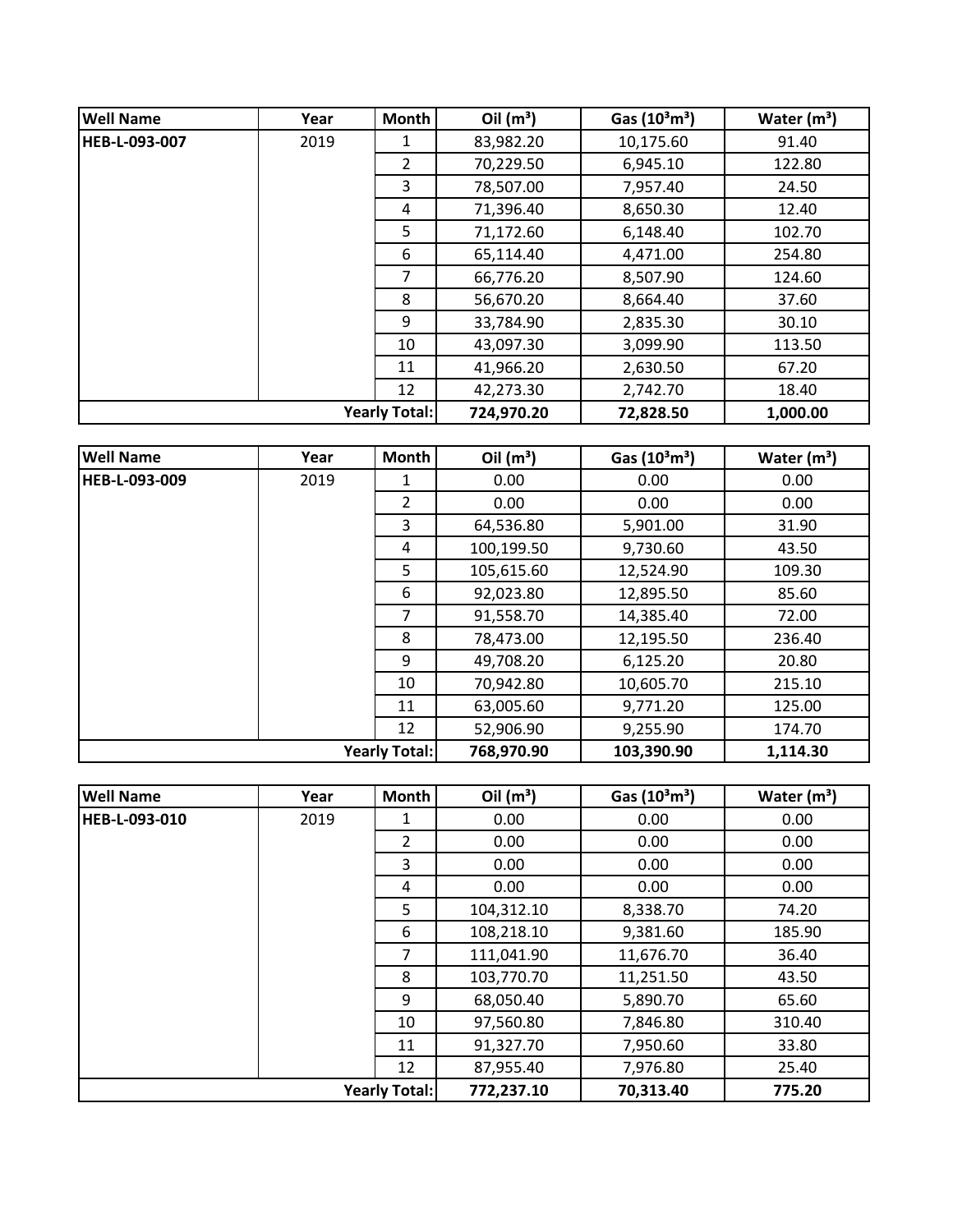| <b>Well Name</b> | Year | <b>Month</b>         | Oil $(m^3)$ | Gas $(10^3 \text{m}^3)$ | Water $(m^3)$ |
|------------------|------|----------------------|-------------|-------------------------|---------------|
| HEB-L-093-012    | 2019 | 1                    | 0.00        | 0.00                    | 0.00          |
|                  |      | 2                    | 0.00        | 0.00                    | 0.00          |
|                  |      | 3                    | 0.00        | 0.00                    | 0.00          |
|                  |      | 4                    | 0.00        | 0.00                    | 0.00          |
|                  |      | 5                    | 0.00        | 0.00                    | 0.00          |
|                  |      | 6                    | 0.00        | 0.00                    | 0.00          |
|                  |      | 7                    | 1,059.20    | 68.10                   | 37.40         |
|                  |      | 8                    | 105,640.60  | 10,346.30               | 211.00        |
|                  |      | 9                    | 63,759.20   | 5,026.50                | 200.20        |
|                  |      | 10                   | 97,429.60   | 6,951.90                | 152.00        |
|                  |      | 11                   | 85,606.40   | 8,981.10                | 31.60         |
|                  |      | 12                   | 37,277.60   | 4,605.60                | 22.80         |
|                  |      | <b>Yearly Total:</b> | 390,772.60  | 35,979.50               | 655.00        |

| <b>Well Name</b>     | Year | Month          | Oil $(m^3)$ | Gas $(10^3 \text{m}^3)$ | Water $(m^3)$ |
|----------------------|------|----------------|-------------|-------------------------|---------------|
| HEB-L-093-013        | 2019 | $\mathbf{1}$   | 0.00        | 0.00                    | 0.00          |
|                      |      | $\overline{2}$ | 0.00        | 0.00                    | 0.00          |
|                      |      | 3              | 0.00        | 0.00                    | 0.00          |
|                      |      | 4              | 0.00        | 0.00                    | 0.00          |
|                      |      | 5              | 0.00        | 0.00                    | 0.00          |
|                      |      | 6              | 0.00        | 0.00                    | 0.00          |
|                      |      | 7              | 0.00        | 0.00                    | 0.00          |
|                      |      | 8              | 0.00        | 0.00                    | 0.00          |
|                      |      | 9              | 17,489.80   | 2,110.80                | 114.30        |
|                      |      | 10             | 77,580.50   | 15,039.00               | 162.50        |
|                      |      | 11             | 55,894.10   | 13,397.60               | 33.20         |
|                      |      | 12             | 55,493.30   | 11,813.00               | 37.00         |
| <b>Yearly Total:</b> |      |                | 206,457.70  | 42,360.40               | 347.00        |

| <b>Well Name</b>     | Year | Month          | Oil $(m^3)$ | Gas $(10^3 \text{m}^3)$ | Water $(m^3)$ |
|----------------------|------|----------------|-------------|-------------------------|---------------|
| HEB-L-093-014        | 2019 | 1              | 0.00        | 0.00                    | 0.00          |
|                      |      | $\overline{2}$ | 0.00        | 0.00                    | 0.00          |
|                      |      | 3              | 0.00        | 0.00                    | 0.00          |
|                      |      | 4              | 0.00        | 0.00                    | 0.00          |
|                      |      | 5              | 0.00        | 0.00                    | 0.00          |
|                      |      | 6              | 0.00        | 0.00                    | 0.00          |
|                      |      | 7              | 0.00        | 0.00                    | 0.00          |
|                      |      | 8              | 0.00        | 0.00                    | 0.00          |
|                      |      | 9              | 0.00        | 0.00                    | 0.00          |
|                      |      | 10             | 0.00        | 0.00                    | 0.00          |
|                      |      | 11             | 65,834.80   | 4,430.00                | 142.80        |
|                      |      | 12             | 101,330.30  | 6,580.30                | 85.80         |
| <b>Yearly Total:</b> |      |                | 167,165.10  | 11,010.30               | 228.60        |